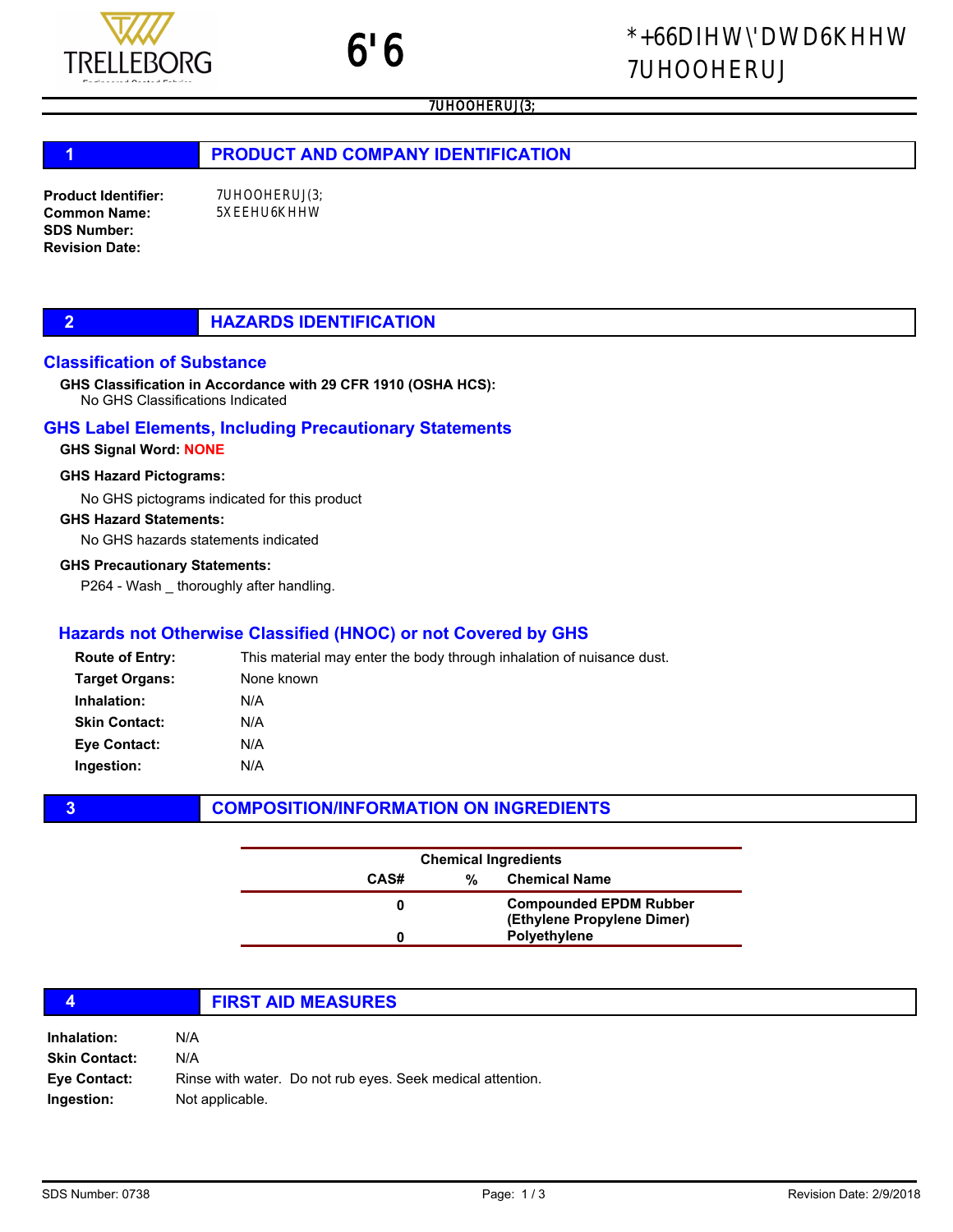# 5 FIRE FIGHTING MEASURES

Flash Point (Method Used): >250 C by TOC Flammable Limits

LEL: N/A UEL: N/A

Extinguishing Media: Water, carbon dioxide, or dry chemical

Special Fire Fighting Procedures: Thermal decomposition of rubber may produce an irritating mixture of smoke and fumes.

Unusual Fire and Explosion Hazards: None

## **6 ACCIDENTAL RELEASE MEASURES**

Material is a solid in block form. If accidently released, please pick it up.

# **TELESCOPE IN THE HANDLING AND STORAGE** Handling Precautions: Use adequate material handling equipment. Storage Requirements: Store in dry place. Use may be at temperature extremes based on product data, but storage should be at ambient temperature.

|                                                                          | <b>EXPOSURE CONTROLS/PERSONAL PROTECTION</b>                  |
|--------------------------------------------------------------------------|---------------------------------------------------------------|
| <b>Engineering Controls:</b><br><b>Personal Protective</b><br>Equipment: | Local exhaust; dust collection<br>HMIS PP, A   Safety Glasses |

Wash thoroughly with soap and water after handling

#### 9 **PHYSICAL AND CHEMICAL PROPERTIES** Appearance: Black Rubber 1.52 N/A N/A N/A Solubility: Freezing or Melting Point: Vapor Density: Negligible > 250 F N/A Specific Gravity or Density: Boiling Point: Vapor Pressure: Potentia Hydrogenii: **Physical State:** Solid State: Solid Color: Odor: No Odor

10 STABILITY AND REACTIVITY

| <b>Chemical Stability:</b>                        | Material is stable.                                             |
|---------------------------------------------------|-----------------------------------------------------------------|
| <b>Conditions to</b><br><b>Avoldentification:</b> | None known.                                                     |
| <b>Materials to Avoldentification:</b>            | Strong oxidizing agents.                                        |
| <b>Hazardous Decomposition:</b>                   | Carbon monoxide; carbon dioxide; sulfur oxides; nitrogen oxides |
| <b>Hazardous Polymerization:</b>                  | Will Not Occur.                                                 |